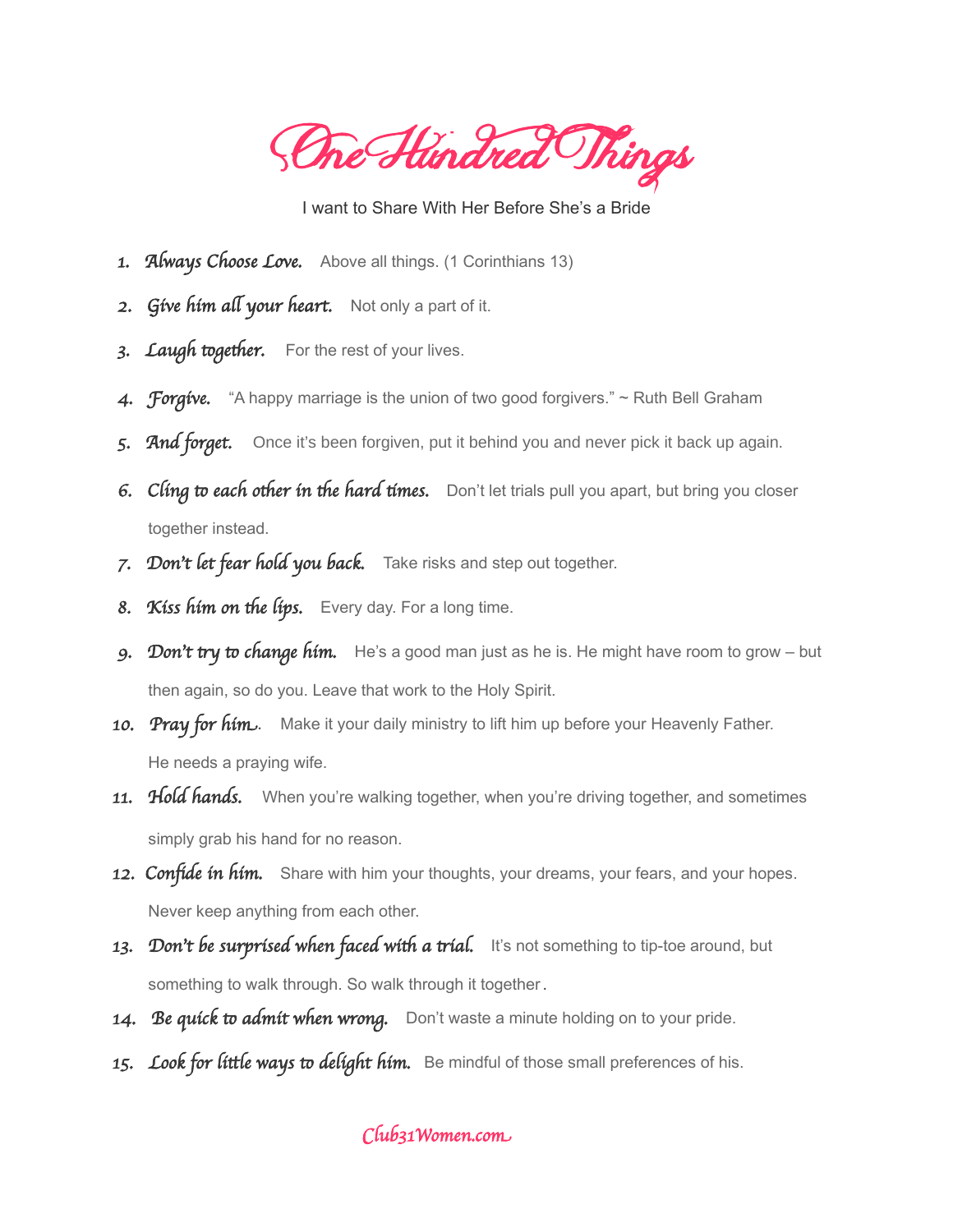- 16. Greet him with a loving smile. Who wouldn't love coming home to that every night?
- 17. Allow him to make mistakes. Don't hold it against him. "Everyone makes mistakes" applies to husbands too.
- 18. Protect your marriage. Set up safeguards together to keep things and people from harming what you've got.
- 19. Never leave off with the romance. It might not be the foundation of your love, but it sure makes for good glue.
- 20. Be sweet to him. He'll always be glad for a little of that.
- 21. Care about your appearance. Not out of vanity, but in making an effort to put forth your best.
- 22. Speak well of him to others. Never put him down or make a slight.
- 23. Be trustworthy. "The heart of her husband doth safely trust in her" (Prov.31:11).
- 24. Give grace. He'll need you to extend him grace from time to time. Don't we all need that?
- 25. Seek to be servant-hearted. Take pleasure in serving him. "By love serve one another" (Gal. 5:13).
- 26. Be filled with joy. "It is His joy that remains in us that makes our joy full" ~ A.B. Simpson
- 27. Be a wise woman. "She opens her mouth with wisdom" (Prov. 31:26a).
- 28. And speak kindness. "...and on her tongue is the law of kindness" (Prov. 31:26b).
- 29. Let the little things go. Don't hang on to small annoyances.
- 30. Work through the big things. Take the time to talk those through.
- 31. Don't go to bed angry. Ephesians  $4:26$
- 32. Be honest. It's important to speak the truth in love to him. Always.
- 33. Throw a little surprise in there. Every-once-in-a-while. Just for fun.
- 34. Enjoy the man he is. Don't compare him to anyone else.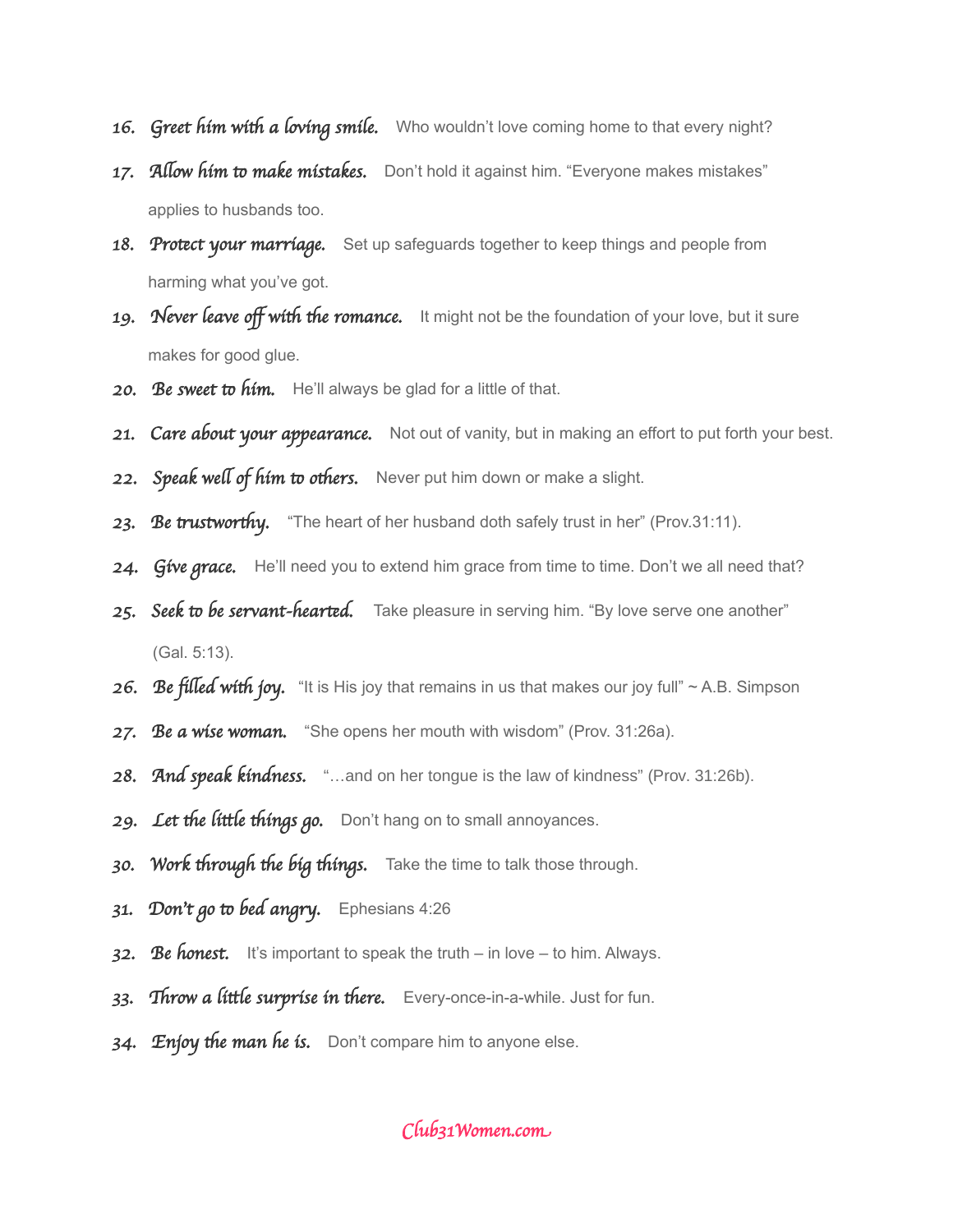- 35. Be strong for him. "Strength and honor are her clothing" (Prov. 31:25)
- 36. Let him know when you're feeling weak. Sometimes he might need to be reminded that, even still, you're the weaker vessel.
- 37. Put your hope in the Lord. Psalm 71:5
- 38. Be willing to listen. Be quick to hear. (James 1:9)
- 39. Make his love your priority. Even above your children.
- 40. Give yourself room to grow. Love is not perfect it's just loving.
- 41. Remember he's not your girlfriend. He won't always understand or relate, so don't have unreasonable expectations.
- 42. But be sure he's your best-friend. Invest in your friendship.
- 43. Fall asleep in his arms. Whenever possible.
- 44. Show him respect. Especially in front of your children.
- 45. Let him care for you. It's his job.
- 46. Set asíde date níghts. Whether at home or going out.
- 47. Admire him. Make sure you're his biggest fan.
- 48. Stand by him. Your loyalty is invaluable.
- 49. Enjoy the passion. Keep the fire burning. Like, say...Song of Solomon?
- 50. Decide in the beginning that you're going to stick together until the very end. "Till death do you part."
- 51. Do him good. All the days of your life. (Proverbs 31:12)
- 52. Keep in mind that marriage can be hard work. But it's so worth the effort.
- 53. Speak only those things that edify. That it "may give grace to the hearer." (Ephesians 5:29)
- 54. Sometimes the best thing you can do is not say anything at all.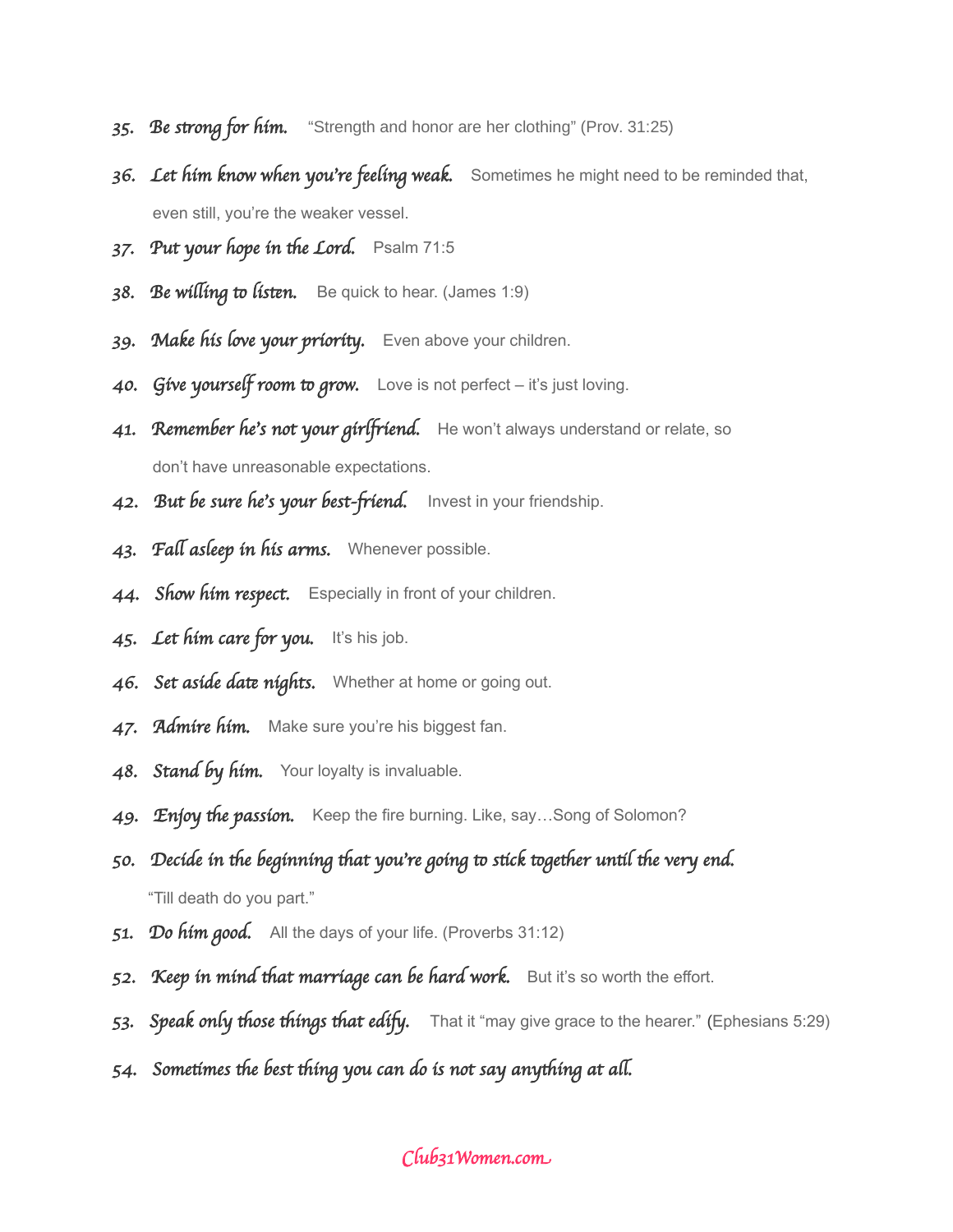- 55. Show appreciation for the many things he does. For both the big and the small things.
- 56. Look to him as the leader of your home.
- 57. Make his dreams... your dreams. Treasure them like your own.
- 58. Look into each other's eyes. Adoringly and each day.
- 59. Be extravagant in your love. Go big.
- 60. Work together. In the garage, the kitchen, the garden, or the barn. It's always more fun with two.
- 61. Allow for hormonal fluctuations. But don't make it an excuse for sin.
- 62. Speak his love language what says love to him. And speak it fluently!
- 63. Don't make accusations. Ask questions, but don't begin with blame.
- 64. Start each day with a smile and a kiss. What better way to begin?
- 65. Share interests together. As many as possible.
- 66. Welcome him into your world. Don't keep him at a distance.
- 67. Laugh at his jokes. Yes, even if you've heard them before.
- 68. Remember the one you fell in love with. Don't let him get lost in the dailyness of life.
- 69. Abide in Christ. And then keep abiding. (John 15)
- 70. Cast all your care upon Him. Because He cares for you. (I Peter 5:7)
- 71. Fix his favorite foods. You know what they say about the way to a man's heart...
- 72. Communicate confidence in who he is and what he's about. So powerful in a man's life.
- 73. Keep tenderness in your love. Don't let hardness or sharpness creep in to make it brittle.
- 74. Let him know what you need from him. It might not be as obvious as you think it is.
- 75. Differentiate what you need...from what you want.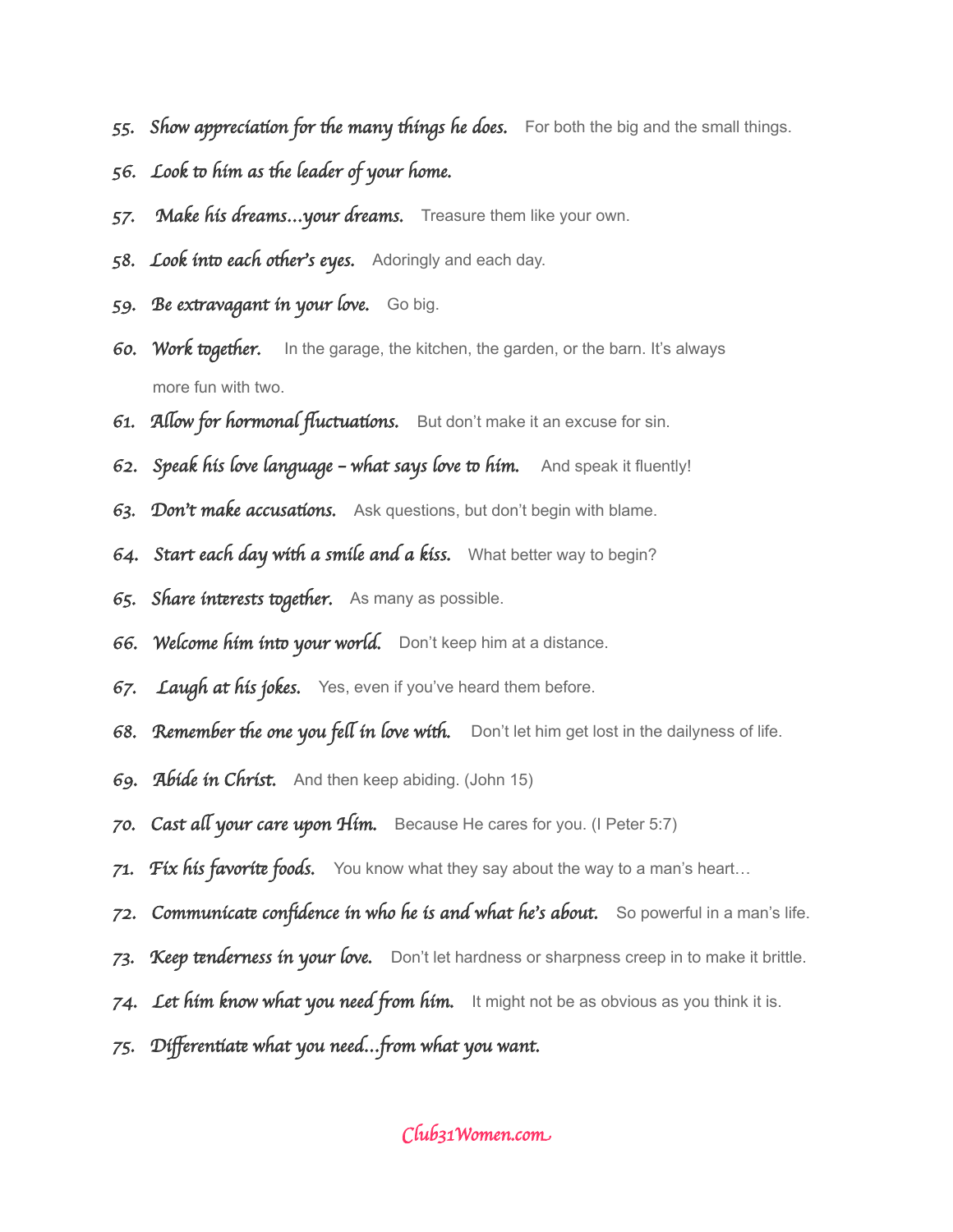- 76. Pray through problems. Don't work it out on your own. (Romans 8:26)
- 77. Convince him that he's the man of your dreams. And he'll become that man.
- 78. Give thanks. Always. For all things. (Ephesians 5:20)
- 79. Go to the Word when things seem dark. God's Word will be a lamp to your feet and a light to your path. (Psalm 119:105)
- 80. Intertwine your lives wherever possible. Run errands, go for walks, curl up on the couch. Just seek to be together.
- 81. Make the most of little moments. Don't wait for sweeping moments those are mostly found in the movies.
- 82. Gratefully accept his gifts. Don't mention the price or how he got it "wrong". Just be thankful.
- 83. Always remain lovers. Do the kinds of things that lovers do.
- 84. Judge him not. That you be not judged. (Matthew 7:1)
- 85. Celebrate your anniversary. Do something special together and recognize the grand occasion that it is.
- 86. Don't hang out with friends who put him or their own husbands down. So destructive.
- 87. Back him up in his decision-making. He'll value your support.
- 88. Give up your need to be right. It's not as bad as it sounds.
- 89. Cheerfully help him out. You're his "help-meet", aren't you?
- 90. The Lord can heal your hurts. Your husband cannot. So don't resent him for something he can't do. (Psalm 147:3)
- 91. Write little love notes. Tuck them in his lunch. Or write on the bathroom mirror. Send a text message, if you must.